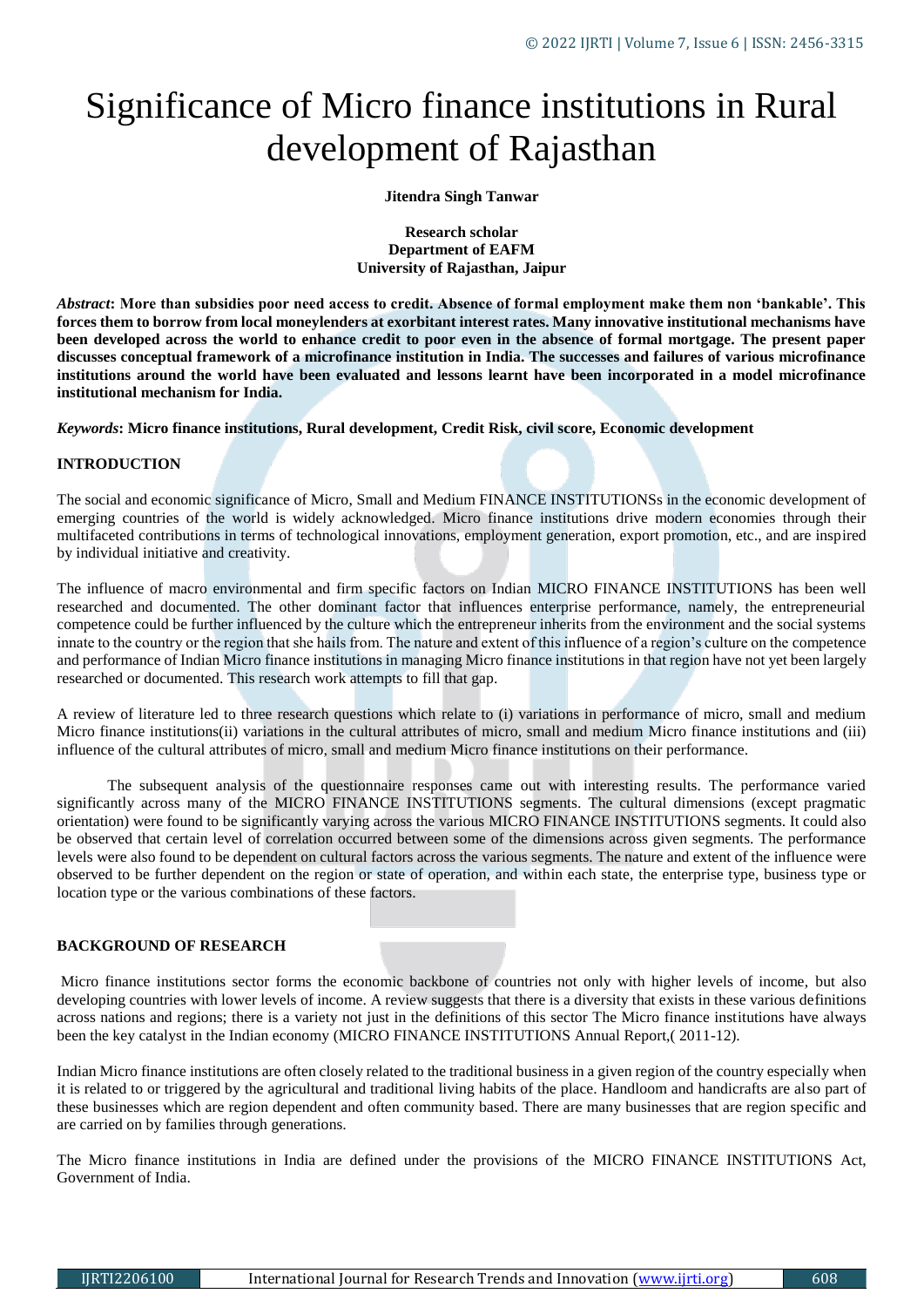**a) Manufacturing Enterprises:** The enterprises engaged in the manufacture or production of goods pertaining to any industry specified in the first schedule to the Industries (Development and Regulation Act, 1951); classified in terms of investment in plant and machinery.

**b)** Service Enterprises: The enterprises engaged in providing or rendering of services; classified in terms of investment in equipment.

The limit for investment in plant and machinery / equipment for manufacturing / service enterprises are provided in below:

#### **Classification of Indian MICRO FINANCE INSTITUTIONS**

| <b>Sector</b>   |  | <b>Enterprises</b> | Investment in $P \& M / Equation$                           |  |
|-----------------|--|--------------------|-------------------------------------------------------------|--|
| Manufacturing   |  | Micro              | Less than $\bar{\xi}$ 2.5 Million                           |  |
|                 |  | <b>Small</b>       | Between $\overline{2.5}$ Million & $\overline{2.5}$ Million |  |
|                 |  | Medium             | Between ₹50 Million & ₹100 Million                          |  |
|                 |  | Micro              | Less than ₹1 Million                                        |  |
| <b>Services</b> |  | <b>Small</b>       | Between ₹1 Million & ₹ 20 Million                           |  |
|                 |  | Medium             | Between ₹20 Million & ₹50 Million                           |  |

# **RATIONALE FOR RESEARCH**

Our review of the various statistics of the fourth census showed us that the Micro finance institutions across various major states of India performs differently even though all the states came under the same macroeconomic environment. We also saw how the environmental and contextual diversities get further moderated or influenced by certain aspects like the region (or state in the Indian context), the location of the enterprise, the size of its operations, namely, micro, small or medium (as per Government of India classification) and whether they provide products or services output.

**States:** India's diversities, cultural pluralism and the differing social and cultural orientations across different regions of the country are well known (Anderson, 2012; Deshpande & Sharma, 2013). India is a federal union of states comprising twenty-nine states and seven union territories. The states and union territories are further subdivided into districts and further into smaller administrative divisions.

## **GVA of Registered & Unregistered Micro finance institutions (State-wise) as a percent of GSDP**

|            |               |           | <b>Registered</b><br>Unregistered<br><b>Units</b><br><b>Units</b> |                               |                      |                            |                            |                               |
|------------|---------------|-----------|-------------------------------------------------------------------|-------------------------------|----------------------|----------------------------|----------------------------|-------------------------------|
|            |               | No.<br>of | Units GVA                                                         | No.<br><b>Of</b><br>Units GVA |                      | <b>Total</b><br><b>GVA</b> | <b>GSDP</b><br>$(2006-07)$ | <b>Total</b><br><b>GVA</b> as |
| SI.<br>No. | <b>States</b> | 000s      | ₹<br>Million                                                      | 000s                          | ₹<br><b>Millions</b> | ₹<br><b>Millions</b>       | ₹<br><b>Millions</b>       | percent<br>of GSDP            |
| 6          | <b>Jaipur</b> | 150       | 99,588                                                            | 1.294                         | 1,65,584             | 2,65,172                   | 14,16,670                  | 18.72                         |
| 21         | Rajasthan     | 87        | 3,99,393                                                          | 1,445                         | 1,04,636             | 5,04,029                   | 54,07,500                  | 9.32                          |

The administrative, social, political and cultural environments of each of the states of the country moderate the working of Indian MICRO FINANCE INSTITUTIONS. Tables highlight the MICRO FINANCE INSTITUTIONS output characteristics of the two sample states, namely, Jaipur and Rajasthan. Jaipur is ranked 6th (out of 28) and Rajasthan 21st (out of 28) based on the respective state's contribution to the corresponding GSDP. The profiles of these two states are distinctly different and represent the larger spectrum of the country in terms of diversity.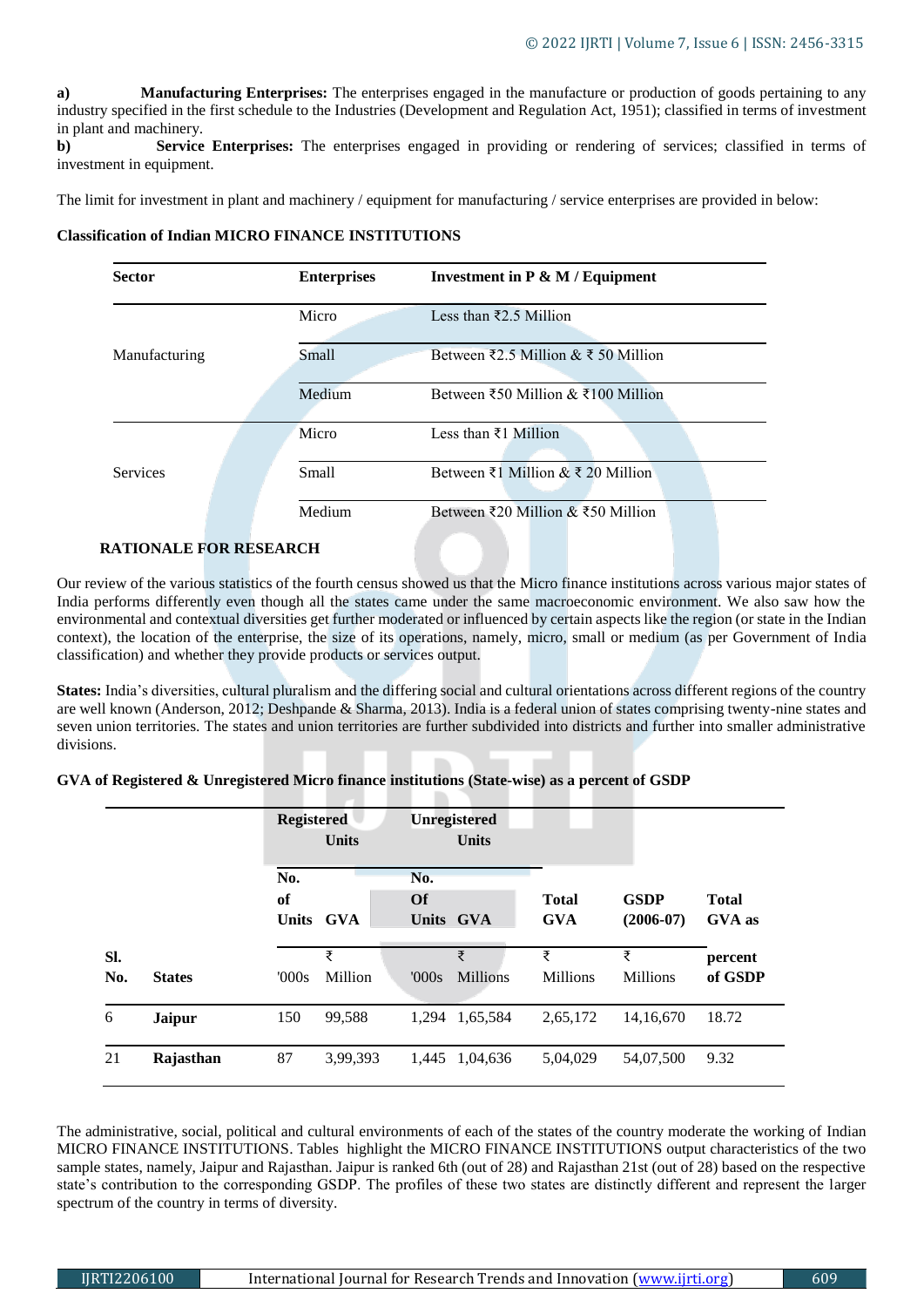**Location of Business:** The Indian rural scenario provides a very typical example of the old traditional economy with its innate socio cultural framework and the urban India, on the contrary, provides a transition into the increasingly modernized and integrated with the national market economy (Polanyi, 1957; Rosser & Rosser, 2005).

**Size of Business:** The micro organizations with their small investment, reach and limited capabilities to produce and market form one end of the spectrum while medium sized enterprises with investment even going eight up to INR 100 million in the case of manufacturing units form the other end of the spectrum. The small enterprises form the middle part of the spectrum. The three major groups of enterprises have widely varying nature of operations.

**Nature of Business Operations:** The nature of business operations of Micro finance institutionscan be mainly divided into two based on the nature of their output/delivery: it can be either manufacturing in the cases enterprises that manufacture and deliver products or services oriented if they deliver services including repairs and maintenance services.

# **Research Questions and Hypotheses**

The main fuel for MICRO FINANCE INSTITUTIONS performance is the entrepreneurial creativity and brilliance in managing the respective enterprises and how efficiently an entrepreneur deploys and manages his enterprise's labour force. The unique selling points of these enterprises are their cohesiveness, efficiency of operations and the single minded management of the Micro finance institutions who often contribute the most important skill sets for these start ups.

The discussions we had, so far, lead us to three specific research questions:

1. Are there any variations in the performance levels of micro, small and medium Micro finance institutions across the two states, two enterprise types, two business types, and two locations and interactions thereof?

2. Are there any variations in the influence of cultural dimensions of micro, small and medium Micro finance institutions across the two states, two enterprise types, two business types, two location types in India and interactions thereof?

3. Do the cultural dimensions of micro, small and medium Micro finance institutionsinfluence annual growth in labour productivity in Micro finance institutionsacross possible combinations of the sample States, Location types, Enterprise types and Business types?

The key aspect of entrepreneurial performance in managing small business is how

efficiently she/he deploys and manages the MICRO FINANCE INSTITUTIONS's labour force. The 'Performance

Variable' from this perspective could be defined as the Annual Growth (per cent) of

'Revenue per Employee' or 'Labour Productivity'.

 $AGLP = [(Ryear2 / Lyear2) - (Ryear1 / Lyear1)] * 100 / (Ryear1 / Lyear1)$ 

Where

AGLP= Annual Growth in Employee Productivity (Performance Variable)

 $R_{year2}$  = Total Annual Sales Revenue for year 2 (2019-20)

 $R_{\text{year1}}$  = Total Annual Sales Revenue for year1 (2018-19)

 $L_{\text{year2}}$  = Total number of the labour for year 2 (2019-20)

 $L_{\text{year1}}$  = Total number of the labour for year1 (2018-19)

**Cultural dimensions** are measured by the Micro finance institutions' cultural orientation based

on the questionnaire on a Likert scale from 1 to 5 with 1 being Strongly Disagree to 5

being Strongly Agree.

Following hypotheses were formulated based on the three research questions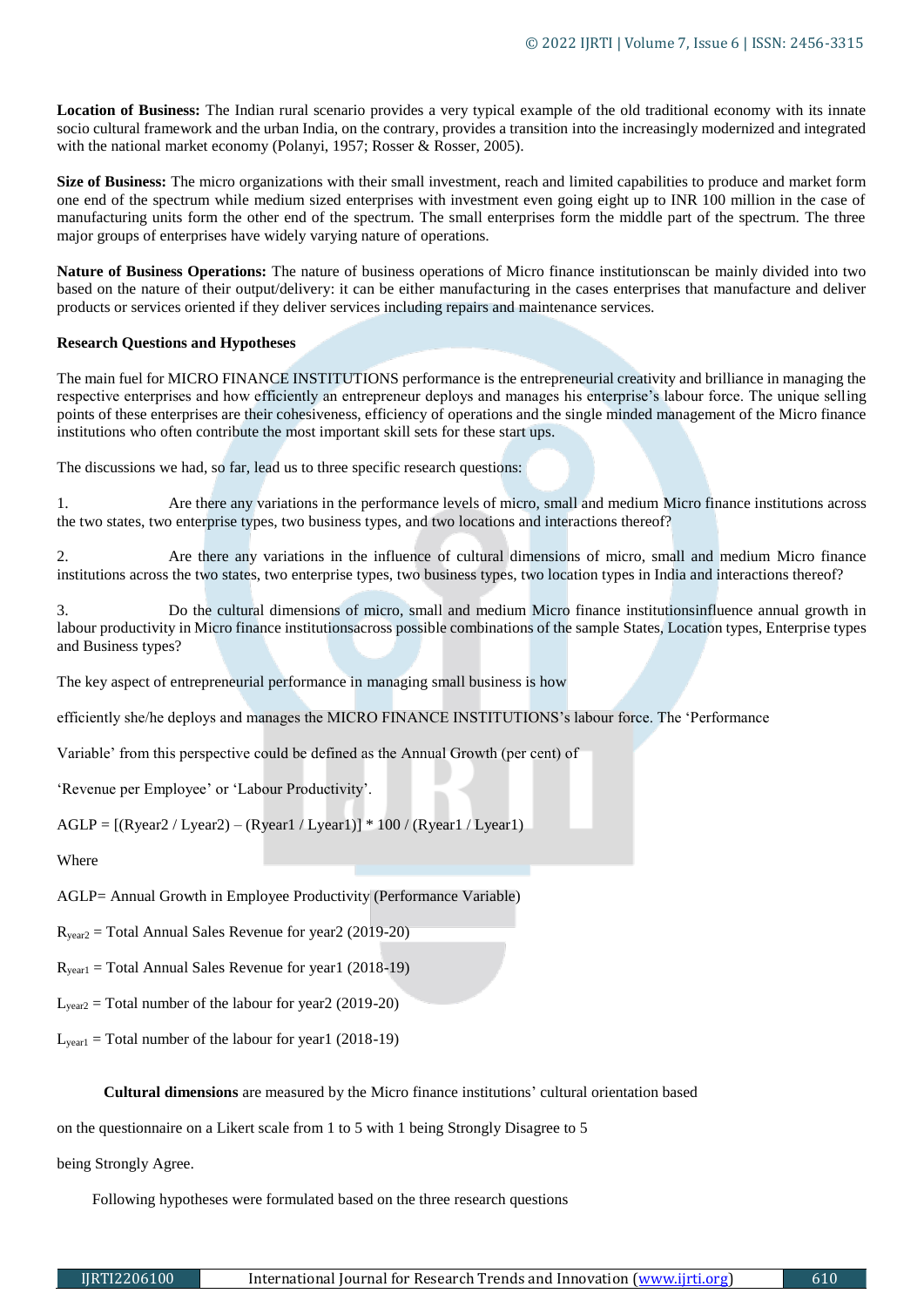## **Research Questions and Hypotheses**

#### **Research Question-01:**

Are there any variations in the performance of MICRO FINANCE INSTITUTIONSMicro finance institutionsacross the states, location types, enterprise types, business types and across the various hierarchical interactions of state, location, enterprise, and business types?

## **Hypotheses Set-01**

**H0.1** There is zero variance in the performance of MICRO FINANCE INSTITUTIONSMicro finance institutionsacross the states, location types, enterprise types, business types and across the various hierarchical interactions between state, location, enterprise, and business types

## **Research Question:-02:**

Are there any variations in the influence of cultural dimensions of MICRO FINANCE INSTITUTIONS Micro finance institutions across states, location types, enterprise types, business types and across the various hierarchical interactions of state, location type, enterprise type, and business types?

## **Hypotheses Set-02**

| H <sub>0.2.1</sub> | There is zero variance in Power Distance  | Micro finance institutions  |
|--------------------|-------------------------------------------|-----------------------------|
| H0.2.2             | There is zero variance in Uncertainty     | across states, location     |
|                    | Avoidance of                              | types, enterprise types,    |
| H0.2.3             | There is zero variance in Collectivism of | business types and across   |
| H0.2.4             | There is zero variance in Masculinity of  | the various hierarchical    |
| H0.2.5             | There is zero variance in Pragmatic       | interactions between state, |
|                    | Orientation of                            | location types, enterprise  |
| H <sub>0.2.6</sub> | There is zero variance in Indulgence of   | types, and business types   |

#### **Research Question:-03:**

Do the 'cultural dimensions' of Micro finance institutions influence performance of Micro finance institutions across the various combinations of state, location type, enterprise type, and business type?

| H <sub>0.3.1</sub> | Power Distance does not influence        | Micro finance institutions      |  |
|--------------------|------------------------------------------|---------------------------------|--|
| H0.3.2             | Uncertainty Avoidance does not influence | across the various              |  |
| H <sub>0.3.3</sub> | Collectivism does not influence          | hierarchical combinations       |  |
| H <sub>0.3.4</sub> | Masculinity does not influence           | of location, enterprise,        |  |
| H0.3.5             | Pragmatic Orientation does not influence | and business types in<br>Jaipur |  |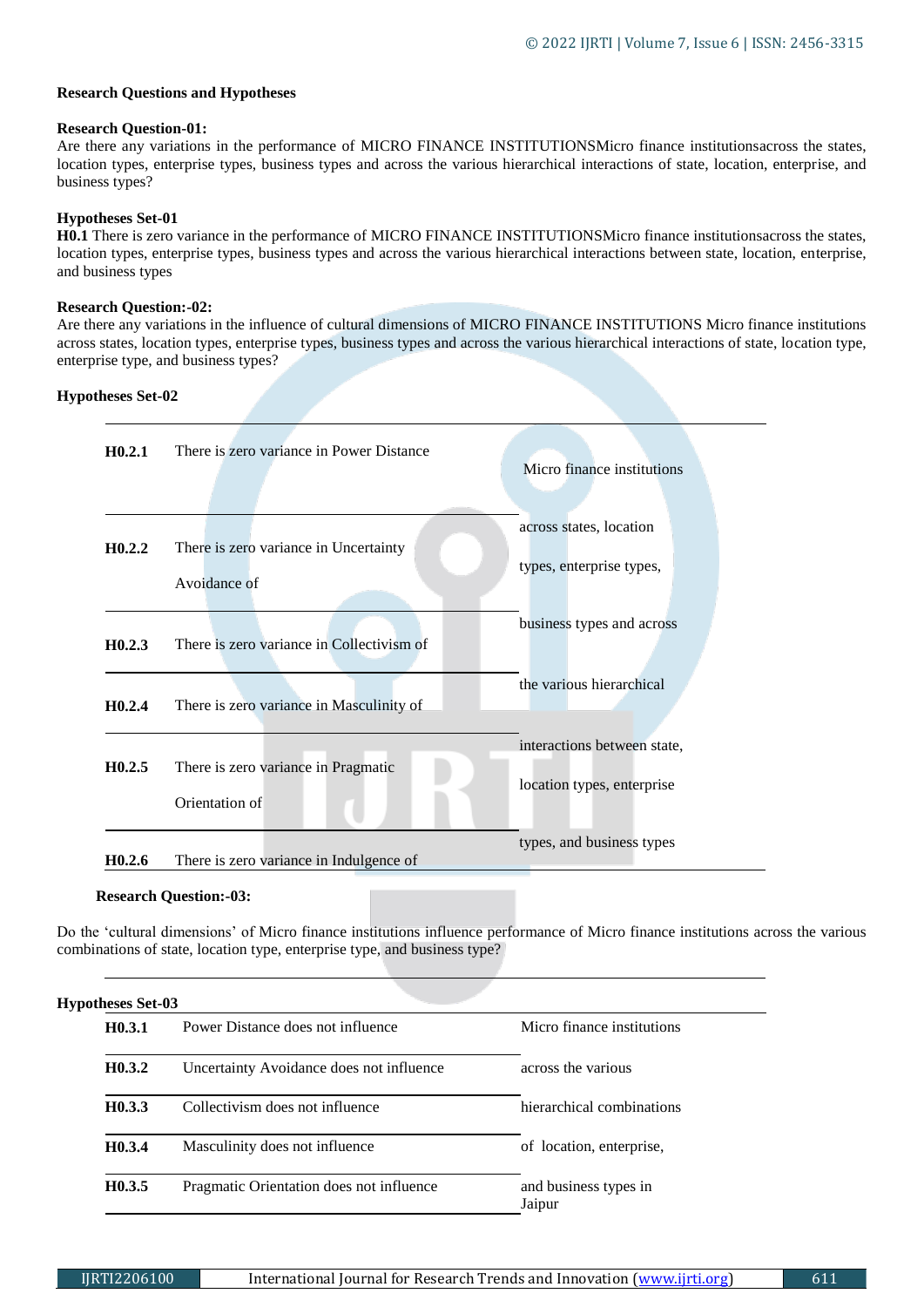| H <sub>0.3.6</sub>   | Indulgence does not influence            |                            |
|----------------------|------------------------------------------|----------------------------|
| H <sub>0</sub> .3.11 | Power Distance does not influence        | Micro finance institutions |
| H <sub>0.3.12</sub>  | Uncertainty Avoidance does not influence | across the various         |
| H <sub>0.3.13</sub>  | Collectivism does not influence          | hierarchical combinations  |
| H <sub>0.3.14</sub>  | Masculinity does not influence           | of location, enterprise,   |
| H <sub>0</sub> .3.15 | Pragmatic Orientation does not influence | and business types in      |
| H <sub>0.3</sub> .16 | Indulgence does not influence            | Rajasthan                  |

# **RESEARCH METHODOLOGY FOR PRIMARY SURVEY AND ANALYSIS**

We discussed the methods followed for data collection and analysis for primary survey phase.

**Questionnaire Development:** The findings of the exploratory and validation phase led us to the following cultural dimensional framework for our current research

**Data Sampling:** The four sample segments considered for our research are States, Location types, Enterprise types and Business types. Two **states**, namely, Jaipur and Rajasthan were selected for sampling. The other three sample factors considered for this study are **enterprise type** (size of enterprise viz. Micro, small and medium), **location type** (whether urban or rural), and **business type** (manufacturing and services). We have taken the small and medium enterprises into a single category as the number of respondents from the medium enterprise category is too low. The two types of business manufacturing and service are also considered.

**Data Collection: 102** responses from Jaipur and 305 from Rajasthan were finally considered for our final data analysis.

A non-probabilistic quota sampling method was adopted here. Within the two sample states we had covered the following segments which could act as moderating influences on the entrepreneurial performance:

| State:                                                                         | Jaipur and Rajasthan            |  |  |
|--------------------------------------------------------------------------------|---------------------------------|--|--|
| <b>Location Types:</b>                                                         | Rural and Urban                 |  |  |
| <b>Enterprise Types:</b>                                                       | Micro, Small and Medium Sectors |  |  |
| <b>Business Types:</b>                                                         | Manufacturing and Services      |  |  |
| Data Analysis Methodology: The data analysis process had the following phases: |                                 |  |  |

| 1)                         | Pilot Testing the reliability and validity of the questionnaire.                       |
|----------------------------|----------------------------------------------------------------------------------------|
| a.                         | ANOVA: Variance of Performance across the MICRO FINANCE INSTITUTIONS segments          |
| $\mathbf{b}$ .<br>segments | ANOVA: Variance of the seven Cultural Dimensions across the MICRO FINANCE INSTITUTIONS |

2) Step-wise Regression Analysis between the Performance Variable and seven Cultural Dimensions.

# **DATA ANALYSIS AND RESULTS**

#### **Pilot Testing of Questionnaire for Reliability and Validity**

The reliability of the questionnaire was tested using Cronbach's Alpha which is a measure of internal consistency and scale reliability. The Cronbach alpha was calculated for the first twenty nine questionnaires received. The Cronbach's Alpha values were more than 0.7 which gave acceptable reliability for the data. Validity refers to the degree to which the measurement procedure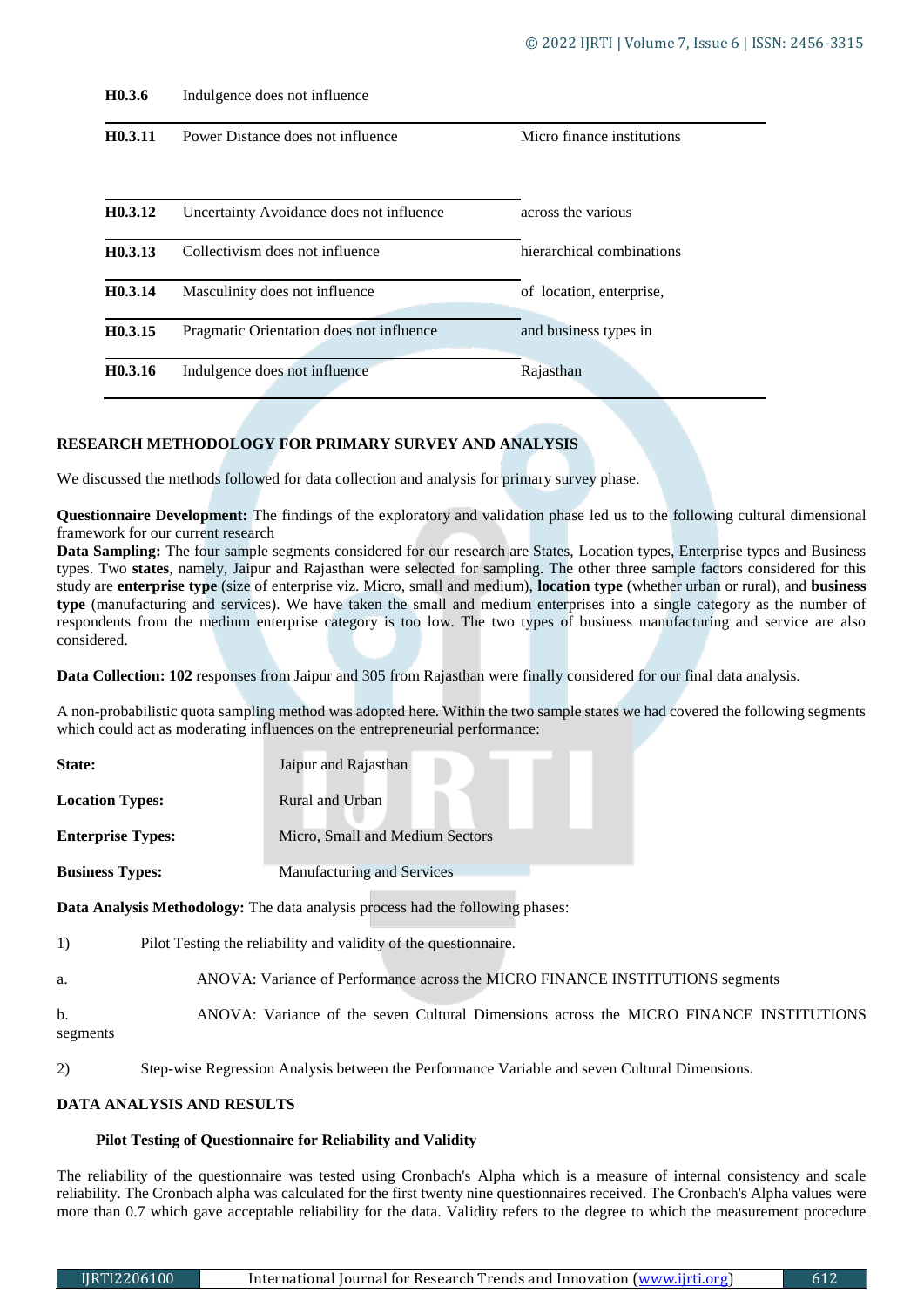actually measures the concept that it was intended to measure. The validity of the questionnaire was tested using a focus group of experts. They were asked to give their inputs as to how to reduce ambiguity, leading questions, emotive questions, stressful questions, culturally and also ethnically inappropriate questions. These inputs helped to revise the questionnaire. .

#### **Variation of Performance Variable across MICRO FINANCE INSTITUTIONS Segments (ANOVA)**

We had done ANOVA to understand the behaviour of the Performance Variable across state, enterprise type, business type and location type and the cross interactions among these segments. The summary result is given the table below:

#### **Variation of Cultural Dimensions across MICRO FINANCE INSTITUTIONS Segments (ANOVA)**

| <b>Cultural</b>   | where Variance           |                                                       |  |  |
|-------------------|--------------------------|-------------------------------------------------------|--|--|
| <b>Dimensions</b> | was Significant          | <b>Analysis of Variance</b>                           |  |  |
| Power             | State                    | Higher in Rajasthan; Lower in Jaipur                  |  |  |
| Distance          | Location type            | High in rural and low in urban locations              |  |  |
| Score             | Enterprise-              | Small & Medium: High in Mfg & low in Service<br>1)    |  |  |
|                   | <b>Business Types</b>    | Units                                                 |  |  |
|                   |                          | 2) Micro: High in Service, low in Mfg                 |  |  |
| Risk-taking       | <b>Location Type</b>     | High in urban and low in rural locations              |  |  |
| Propensity        | State-Location           | Jaipur: High in urban and low rural locations<br>1)   |  |  |
|                   | Type                     | Rajasthan: High in rural and low in urban<br>2)       |  |  |
|                   |                          | locations                                             |  |  |
|                   | <b>State-Business</b>    | Jaipur: High in Mfg and low in service units<br>1)    |  |  |
|                   | Type                     | Rajasthan: High in service and low in Mfg units<br>2) |  |  |
|                   | Enterprise-              | Micro: High in service and low in mfg units<br>1)     |  |  |
|                   | <b>Business Type</b>     | Small & Medium: High in mfg and low in service<br>2)  |  |  |
|                   |                          | Units                                                 |  |  |
| Collectivism      | <b>State</b>             | Higher in Jaipur; Lower in Rajasthan                  |  |  |
| Masculinity       | <b>State</b>             | Higher in Rajasthan; Lower in Jaipur                  |  |  |
|                   | State-Location           | Jaipur: High in urban and low rural locations<br>1)   |  |  |
|                   | Type                     | Rajasthan: High in rural and low in urban<br>2)       |  |  |
|                   |                          | locations                                             |  |  |
|                   | <b>State-Business</b>    | Jaipur; High in Mfg and low in Service units<br>1)    |  |  |
|                   | Type                     | Rajasthan: High in Service and Low in mfg units<br>2) |  |  |
| Pragmatic         |                          |                                                       |  |  |
|                   | <b>NONE</b>              |                                                       |  |  |
| Orientation       |                          |                                                       |  |  |
| Indulgence        | <b>Enterprise Type</b>   | High in micro and low in small $&$ medium             |  |  |
|                   | <b>Business Type</b>     | High in Service and low in Mfg                        |  |  |
|                   | <b>Location-Business</b> | Urban: High in Service and low in Mfg units<br>1)     |  |  |
|                   | <b>Types</b>             | 2)<br>Rural: Both equal                               |  |  |
| Ethnic            | Location-Business        | Rural: High in Mfg and low in Service units<br>1)     |  |  |
| Orientation       | <b>Types</b>             | Urban: High in Service and low in Mfg<br>2)           |  |  |
|                   | Location-                | Micro, Mfg, in Rural-High<br>1)                       |  |  |
|                   | Enterprise-              | Micro, Service, Urban-High<br>2)                      |  |  |
|                   | <b>Business Types</b>    | Small & Medium, Mfg, Rural-High<br>3)                 |  |  |
|                   |                          | Small & Medium, Service, Rural-High<br>4)             |  |  |

The results of the ANOVA gave the following results.

 $\Box$ Power Distance was found to vary significantly across State, Location type, and Enterprise-Business type segments.

 $\Box$ Risk-taking propensity varied significantly across State-Location Type, State-Business type, and Enterprise-Business type segments.  $\Box$ 

Collectivism dimension varied significantly only across State.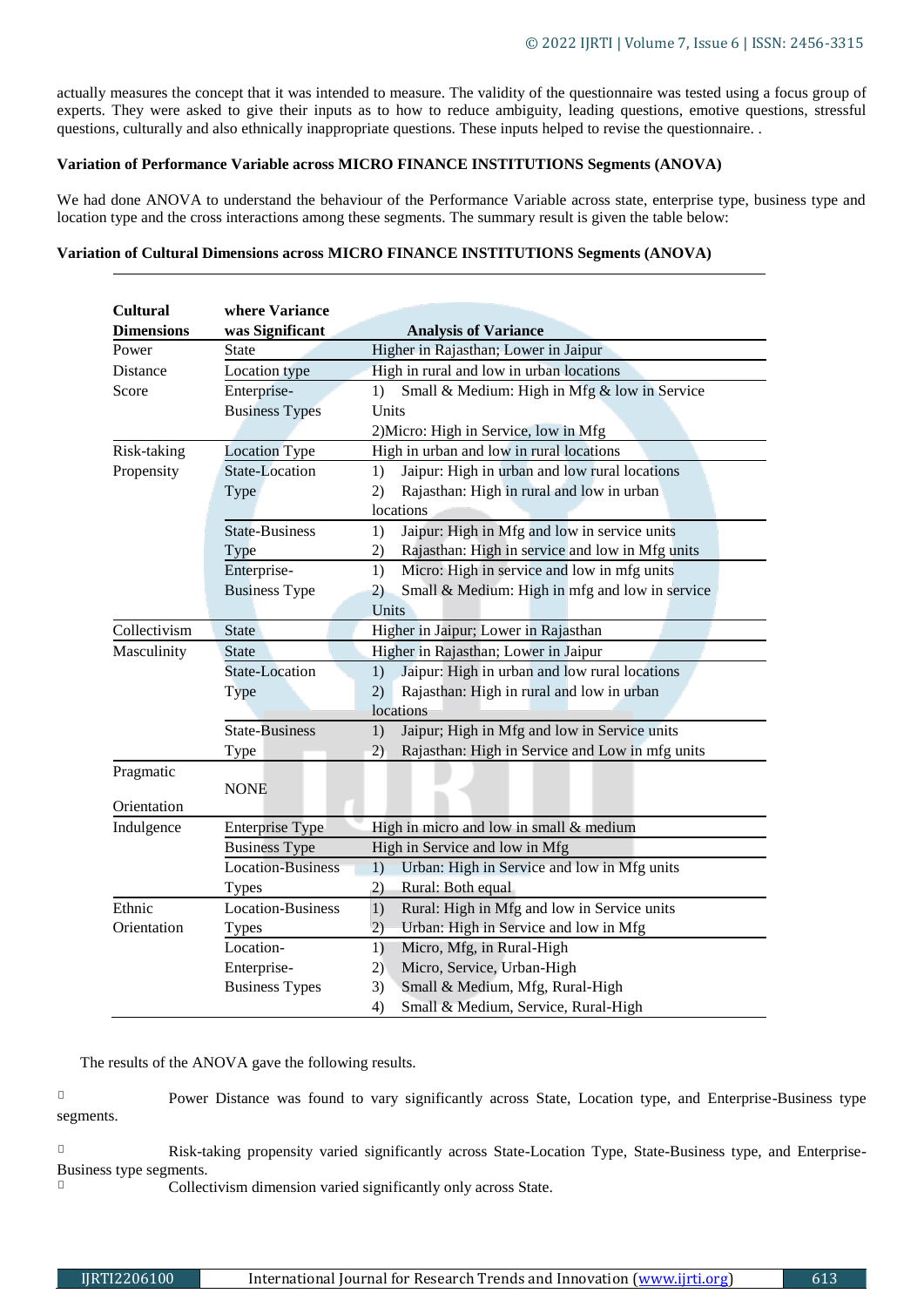- $\Box$ Masculinity dimension varied significantly across State, State-Location type, and State-Business type segments.
- $\overline{\phantom{a}}$ Pragmatic Orientation did not show any significant variance across any of the segments.
- $\Box$ Indulgence varied significantly across Enterprise and Business types.
- $\Box$ Ethnic Orientation varied significantly across Enterprise-Business type and Location-Enterprise-Business type segments.

Based on the above findings, the null hypotheses, **H0.2.1 to H0.2.2, H0.2.3, H0.2.4, H0.2.6** and **H0.2.7** could be rejected.

The null hypothesis **H0.2.5** could not be rejected as pragmatic orientation was not found to be significantly varying across any of the segments.

## **Impact of Cultural Dimensions on Performance (Step-wise Regression)**

The Regression analysis attempts to find out as to how far the seven cultural dimensions influence the performance. In order to achieve that we find out as how much the performance variables were influenced by the seven cultural dimensions as expressed in Likert scale through the questionnaire inputs. Here the performance variable was the dependent variable and the mean values of the seven dimensions as expressed by the respondents from both the states were the independent variables. Step-wise regressions were done across sixteen combinations of segments  $(2x2x2x2)$ , across the two states, the two location types, the two enterprise types and the two business type combinations. The results are summarised in Table 8.

Similarly Risk-taking propensity and Masculinity Dimension are highly correlated across State-Location type and State-Business type interactions. This seems logical as Masculinity comes with high aggression, high ambitions and high appetite for material gains. This can definitely be the trigger for people to go for risks since their urge to achieve material success overcome the fear of uncertainties or risks.

The fourth and last aspect of this study is the analysis of how cultural dimensions of Micro finance institutionsinfluence their performance.

Our analysis of the data led us to understand that the cultural attributes of Micro finance institutionsdo influence their competence to perform with respect to the management of the human resources which, incidentally is the most crucial part of management of MICRO FINANCE INSTITUTIONSs. A few of the noticeable trends in the results of the data analysis could be highlighted. The behaviour of Power Distance dimension leads to the observation that success of manufacturing enterprises in the Small and Medium segment which had higher investment and delivery stakes needed a disciplined and focussed work style which could have been facilitated more by the hierarchical and controlled environments. Conversely, the Service business needed more space at employee level and a more collaborative work style.

## **REFERENCE**

Abdullah, M.A. (1999). The accessibility of the government-sponsored support programmes for small and medium-sized enterprises in Penang, *Cities,* 16 (2), 83–92

Aldrich H.E.& Waldinger, R. (1990). Ethnicity and Micro finance institutionship. *Annual Review of Sociology,* 16, 111-135.

Anderson, B.B. (2012), Indian cultural values and economic development: an exploratory study, *World Journal of Micro finance institutionship, Management and Sustainable Development*, 8 (2/3), 194-201

Bala Subrahmanya, M H, Mathirajan, M, & Krishnaswamy, K N. (2010). Importance of Technological Innovation for SME Growth Evidence from India, *WIDER Working Paper*, 2010/03 UNU-WIDER.

Bala Subrahmanya, M.H. (2011), Small Scale Industry Development for Export Promotion: India's experience under Liberalization in Keshab Das (ed.), *Micro and Small Enterprises in India: The Era of Reforms*. New Delhi: Routledge India, Chapter 3, pp 46-66 Bala Subrahmanya, M.H. (2014), Small Scale Industrialisation under Globalization; Is the Tide Turning Around? in Uma Kapila (ed.), *Indian Economy since Independence,* 545-570, New Revised Twenty-Fifth Edition, New Delhi-Academic Foundation

Bhanumurthy, N. R., & Mitra, A. (2004). Economic Growth, Poverty, and Inequality in Indian States in the Pre-reform and Reform Periods, *Asian Development Review*, 21 (2), 79-99

[Bharath M. J](http://search.proquest.com/docview.lateralsearchlink:lateralsearch/sng/author/Josiam,+Bharath+M/$N?t:ac=213074013/Record/1342586792161E192FD/56&t:cp=maintain/resultcitationblocks)., [Zutshi, R. K.](http://search.proquest.com/docview.lateralsearchlink:lateralsearch/sng/author/Zutshi,+Ravinder+K/$N?t:ac=213074013/Record/1342586792161E192FD/56&t:cp=maintain/resultcitationblocks) & [Ahmed, Z. U.](http://search.proquest.com/docview.lateralsearchlink:lateralsearch/sng/author/Ahmed,+Zafar+U/$N?t:ac=213074013/Record/1342586792161E192FD/56&t:cp=maintain/resultcitationblocks) (1999). India's economic reforms: Interpreting the dynamics of change from a contextual perspective.

*[Competitiveness Review](http://search.proquest.com/docview.lateralsearchlinkbypubid:lateralsearch/sng/pubtitle/Competitiveness+Review/$N/32909?t:ac=213074013/Record/1342586792161E192FD/56&t:cp=maintain/resultcitationblocks)*, *9* (1), 68-81.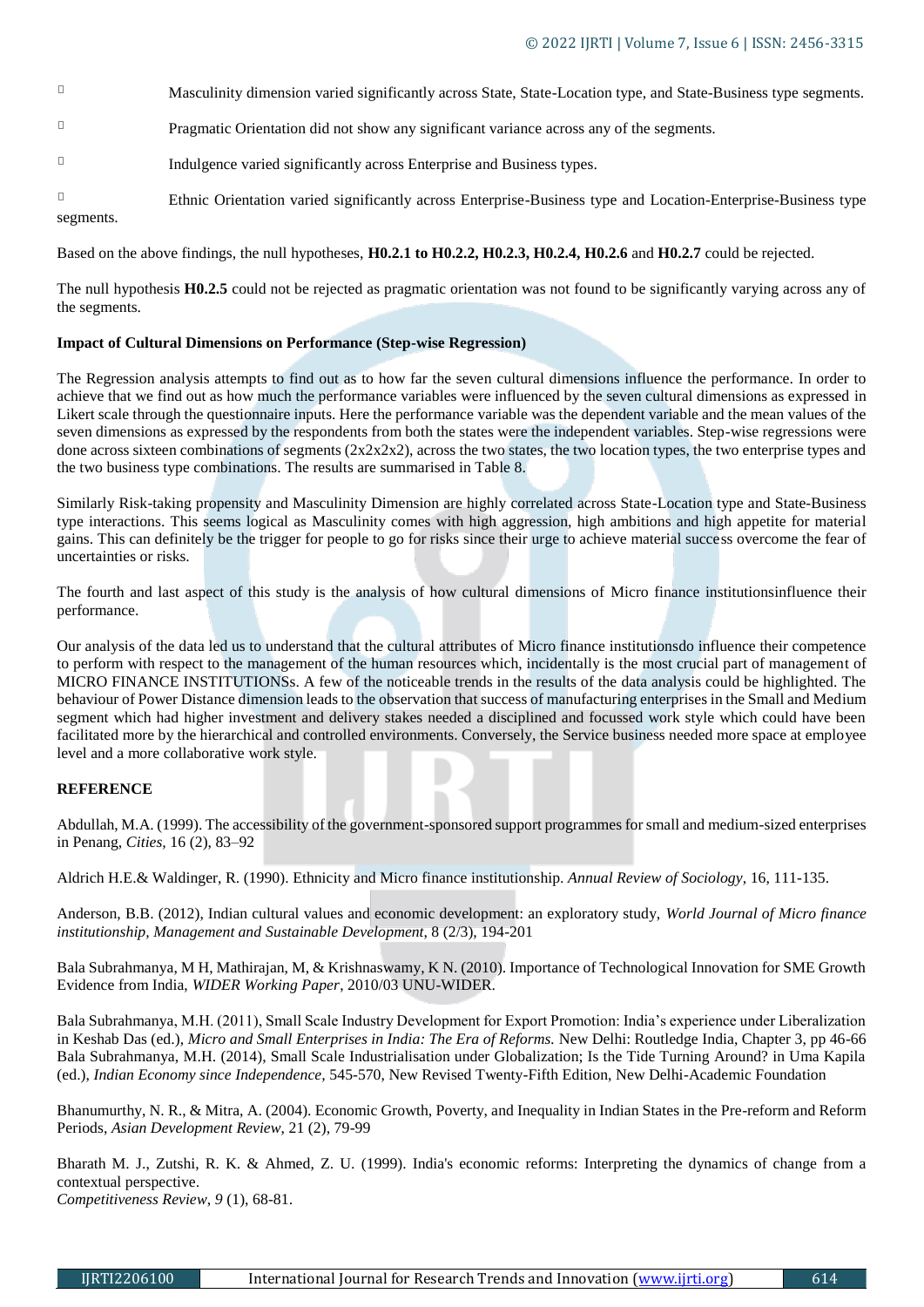Becheikh, N. Landry, R. & Amara, N. (2006). Lessons from Innovation Empirical Studies in the Manufacturing Sector: A Systematic Review of the Literature f rom 1993–2003. *Technovation,* 26 (5/6), 644–64.

Bodla, B.S. & Verma, S.R. (2008). An Analysis of the Performance of SSIs in the Era of Globalization. *The Icfai University Journal of Managerial Economics*, 6 (3) 40-53.

Bond M.H. et al. (2004). Cultural Dimensions of Social Axioms. *Journal of Cross-Cultural Psychology*, 35 (5), 548-570.

Casson, M. & Della Giusta, M. (2007), Micro finance institutionship and social capital: analyzing the impact of social networks on entrepreneurial activity from a rational action perspective. *International Small Business Journal*, 25 (3), 220-42

Das, K. (2008). Micro, Small and Medium Enterprises in India: Unfair Fare. *GIDR Working Paper Series*, No. 181, January 2008

Das, K. (2011). Indian Rural Clusters and Innovation: Challenges for Inclusion.

*Economics, Management, and Financial Markets*, 6(1), 283–301

Danneels, E., & Kleinschmidt, E. J. (2001). Product Innovativeness from the Firm's

Perspective: Its Dimensions and their Relation with Project Selection and

Performance. *The Journal of Product Innovation Management*, 18: 357–73. Deshpande, A. & Sharma, S. (2013). Micro finance institutionship or Survival, Caste and Gender of Small Business in India. *Economic & Political Weekly*, 48 (28).

Ghoshal. M. & Madan. P. (2010). Best practices of quality management in MICRO FINANCE INSTITUTIONSof Uttar Pradesh-Few Case Studies. *Asian Journal of Management Research*, 1 (2), 644-656

Gibson, T. & van der Vaart, H.J.V. (2008). Defining SMEs: A Less Imperfect Way of Defining Small and Medium Enterprises in Developing Countries. *Brookings Global Economy and Development*. Retrieved 2 Dec 2013 from <http://goo.gl/Bmjb3X>

Guo, T. & Shi, Z. (2012). Systematic Analysis on the Environment of Innovative Small and Medium Enterprises. *Physics Procedia*, 24 (2012) 1214 – 1220

Hoffman, K., M. Parejo, J. Bessant, and L. Perren (1998). Small Firms, R&D, Technology and Innovation in the UK: A Literature Review. *Technovation,* 18 (1): 39–55.

Hofstede, G. (1980). *Culture's Consequences: International Differences in Work-Related Values*, Sage Publications, Beverly Hills, CA.

Hofstede, G. (2011) Dimensionalizing cultures: the Hofstede model in context. *Online Readings in Psychology and Culture*. Retrieved 1 Nov 2013 from <http://dx.doi.org/10.9707/2307-0919.1014>

Hofstede, G. and Bond, M.H. (1988). The Confucian connection: from cultural roots to economic growth. *Organizational Dynamics*, 16 (4), 4–21.

Hofstede, G., Garibaldi de Hilal, A.V., Malvezzi, S., Tanure, B. and Vinken, H.

(2010a). Comparing regional cultures within a country: lessons from Brazil.

*Journal of Cross-Cultural Psychology*, 41 (3), 336–352.

Hofstede, G., Hofstede, G.J. and Minkov, M. (2010b). *Cultures and Organizations:*

*Software of the Mind* (3rd Ed)., New York, NY: McGraw-Hill.

House R. J, Hanges, P. J, Javidan, M., Dorfman, P., & Gupta, V. (eds.), (2003).

*Culture, Leadership, and Organizations: the GLOBE study of 62 societies*.

Newbury Park, CA: SAGE Publications, Inc.

Jenkins, H. (2006). Small Business: Champions for Corporate Social Responsibility. *Journal of Business Ethics*, 67, 241–246